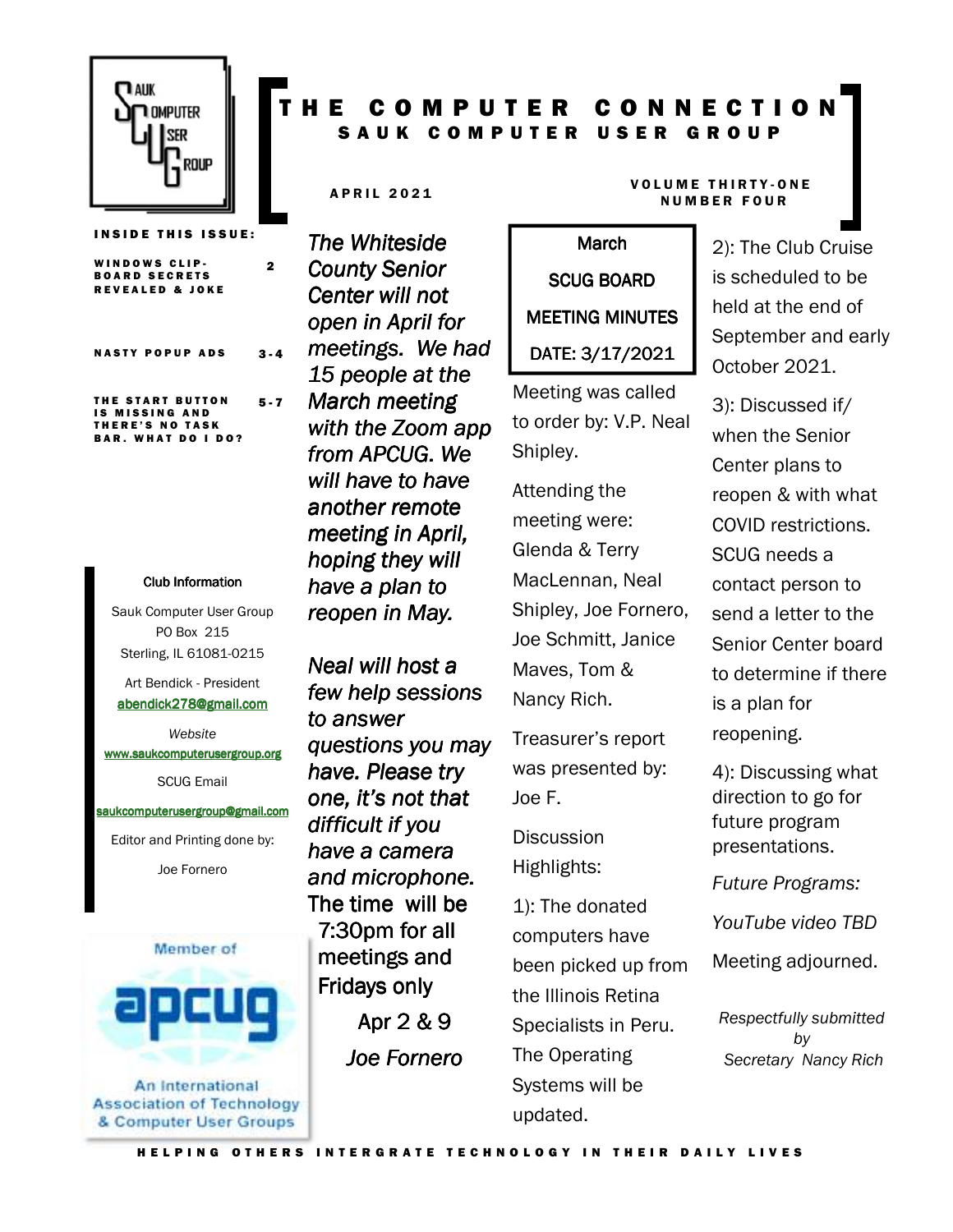# Windows Clipboard Secrets Revealed By Bob Woods

I am sure you have noted that while Microsoft eventually gets around to including free functionality accessories, the freebies often leave a bit to be desired. A shining example is the built-in clipboard. It's there to use, but until recently only gave you one shot and doesn't save anything between reboots. When having to do multiple copy/paste routines, many of us have turned to freeware or shareware to overcome the built-in clipboard limitations.

Several years ago, I purchased a license for the excellent clipboard extender Clipmate by Thornsoft (http:// thornsoft.com/). Clipmate has many features including saved clipboard contents, editing of the clipboard contents, and the ability to create folders for different clipboard content. But it isn't free, costing \$35.00. However, there are times where I just need to do a few quick copy/paste inserts. On those occasions I will not launch Clipmate, just use the Windows clipboard.

Somewhere along the line, Microsoft has given the built-in clipboard a history lesson. The clipboard can now hold 25 items. That includes text, images, and content from browser pages. But the history functionality is not turned on by default. You must opt to add this feature. To do that hold the Windows key and tap your v key (a Windows hotkey combination). A onetime pop up will open asking permission to turn on the clipboard history. From then on when you do a Windows key + v key a clipboard pop-up window will open allowing you to select from contents in the clipboard. Each saved item will be in its own small window within the clipboard window. At the right of each window, the ellipsis (three dots) will allow you to delete a saved item, pin it which saves it even if you clear the clipboard or restart, and to clear all.

An article at https:// techplugged.com/how-to-clearclipboard-on-windows-10/ describes multiple ways of clearing the Windows clipboard.

I have found that just opening the clipboard pop up with Windows key + v key and selecting to clear all to be the easiest for me. However, if you only occasionally use the clipboard, you might forget the hotkey shortcut. Setting up one of the methods from the Tech Plugged article might work better for you.

A further update to clipboard functionality is in testing to be released in a future Windows update as discussed in an Infopackets article at http:// www.infopackets.com/ news/10797/windows-10-cut-andpaste-get-overhaul.

*By Bob Woods, Webmaster, Under the Computer Hood User Group September 2020 issue, Drive Light www.uchug.org Webmasters (at) uchug.org* 

#### The Next Drawing

The regular drawing for next meeting whenever that happens, will be \$50 gift certificate from Candlelight, 2 - \$25 gift cards from local family restaurants and a 1Tb flash drive, a USB flashlight plus some misc. items.

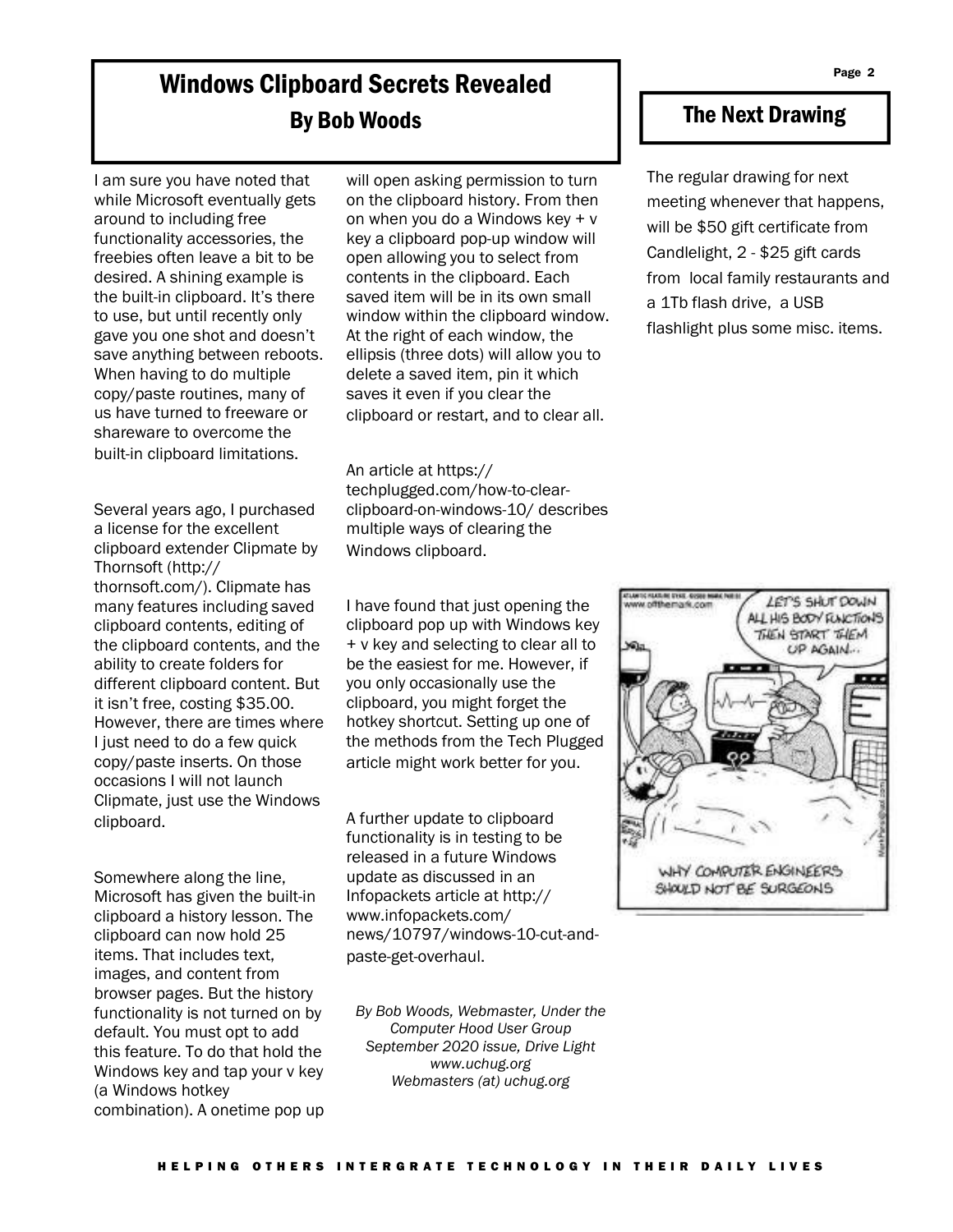## **NASTY POPUP ADS** By Jim Cerny

You're going along just fine, enjoying a fun game on your device, you don't know how it happened or maybe you touched the screen just a teeny bit out of place, and BAM, there is a pop-up add or window! It overlays part of your screen and now you are playing a new game you didn't download called "try to get rid of this ad!"

I guess it is pretty standard now that all "free" games on your device come with ads, so here are some tips on how to get rid of them and get back to your game or app.

Naturally, no one way will always work, they are always trying to fool you!

Simple notice box – a short message in a small box that, thankfully, has a small "X" you can touch to get rid of it. It may be an important notice, however, so read it in case you have a problem. Usually, these notices appear in the middle of your screen or the lower right corner "notification area" on your Windows computer.

Larger ad – behold a company catalog page offering clothes or shoes or whatever. Look carefully – where is that "X"? Is it missing? Well, it could be hidden out of sight. Try touching the upper right corner (and if that doesn't work, try EVERY corner) to see if an "X" appears. If so, you "win", now you can touch the "X" and get rid of the ad.

Touch screen ads to swipe away – Ok, some ads do NOT have an "X", these people are getting more clever every year! Try putting your finger on the ad and "swiping" the ad (up, down, left, or right) to get it off your screen. I had a nasty one the other day which appeared on the far left on my iPad and the only way I could get rid of it was to swipe it all the way to the RIGHT to get it off.

An unwelcome web page – Somehow you must have touched on something to open up (or "go to") a web page. Yes, they can do this to you without you opening up your web browser. Good luck finding an "X" on this one. On a touch screen, try swiping up and hope the window goes up and off your screen. Otherwise, hit your "home" button twice (on your device) or swipe HALFway up on your iPhone from the bottom to get all your open apps. Find the one you want to delete and swipe it up to get rid of it. It is a very good idea to do this often on your device to delete all your apps that are remaining open and perhaps slowing up your response on your device.

Timed ads – These, at least, are almost expected. An ad appears (if they are nice they will warn you first) and these ads are "timed" to run for several seconds or a minute. Look for a moving blue bar at the bottom of the ad to see it countdown the clock. Sometimes no bar or

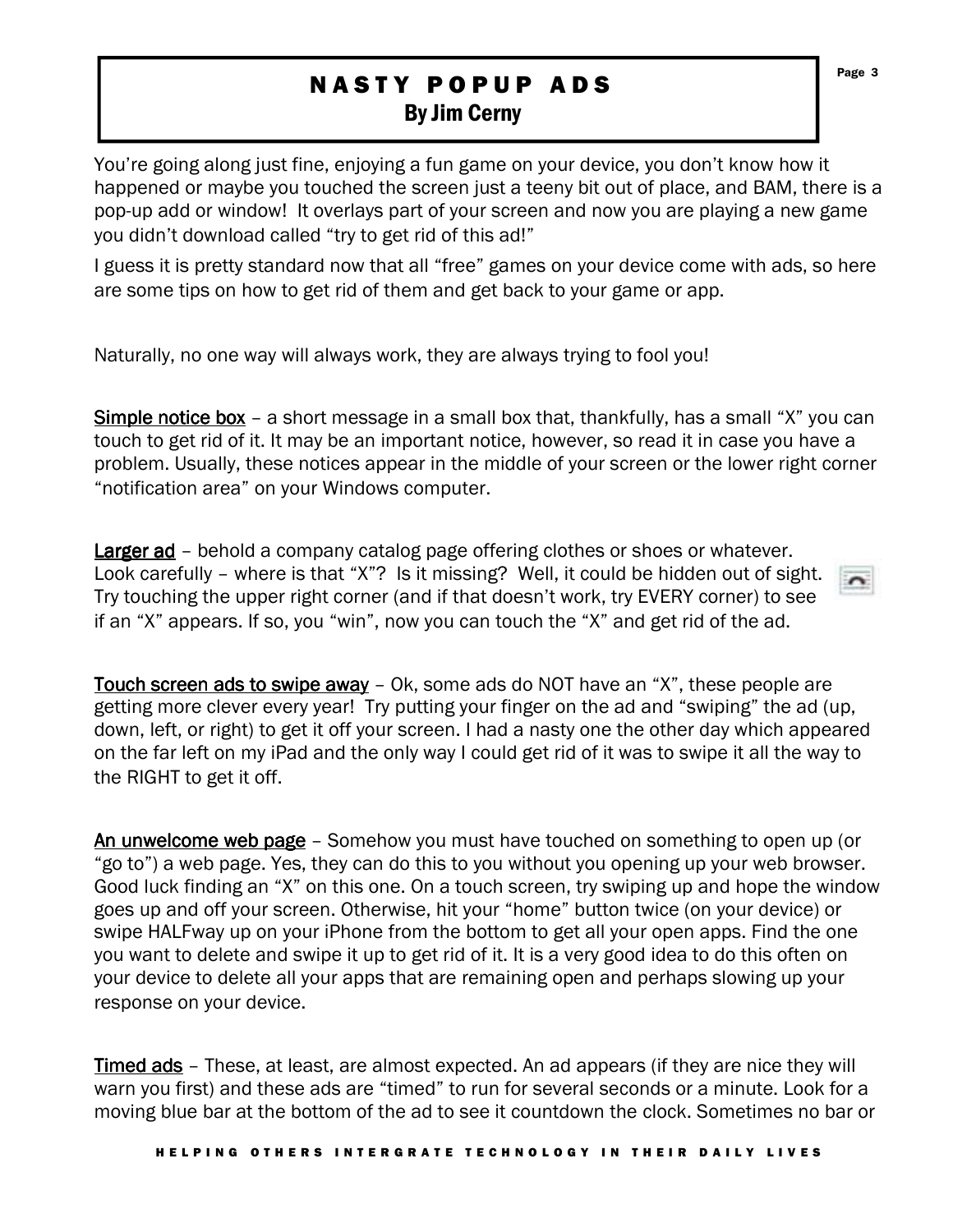## N A S T Y P O P U P A D S (CONT.) Page 4

timer appears. Sometimes it is hidden in the corner and when you touch on it only then will it show you the time remaining. As far as I know, there is nothing you can do with a timed ad other than wait until the time runs out – even then you will still have to look for an "X" or something to touch to get rid of it.

Your anti-virus software app on your Windows computer may already have an ad blocker as part of it, so look and see what options are already available for you. Apple products do not have anti-virus apps as they are already part of the iOS (operating system).

Ad blockers. Now having said all that, there are many ad "blockers" and "removers" that are available on the internet. Some are "free" (with pop-up ads of their own!). I would be a little careful here – it would be best to ask someone who is already using the blocker tool before you download it and start using it. Will it work on your device? Will it work on multiple devices? Will it block all ads? Will it work only with your browser (i.e. Chrome, Microsoft Edge, Safari, Firefox, etc.)? Nothing is perfect and those company marketing people are working hard to get you to see their ads. Always look up any ad blocker, or any app for that matter, on Google and read what others have experienced. Pretty soon ads will be popping up on our car screens. Imagine driving along and having an auto insurance ad popping up over your speedometer! Well, I suppose that is a bit better than driving through a billboard!

> *By Jim Cerny, Help Desk Host, The Saratoga Users Group August 2020 STUG Monitor www.thestug.org jimcerny123 (at) gmail.com*



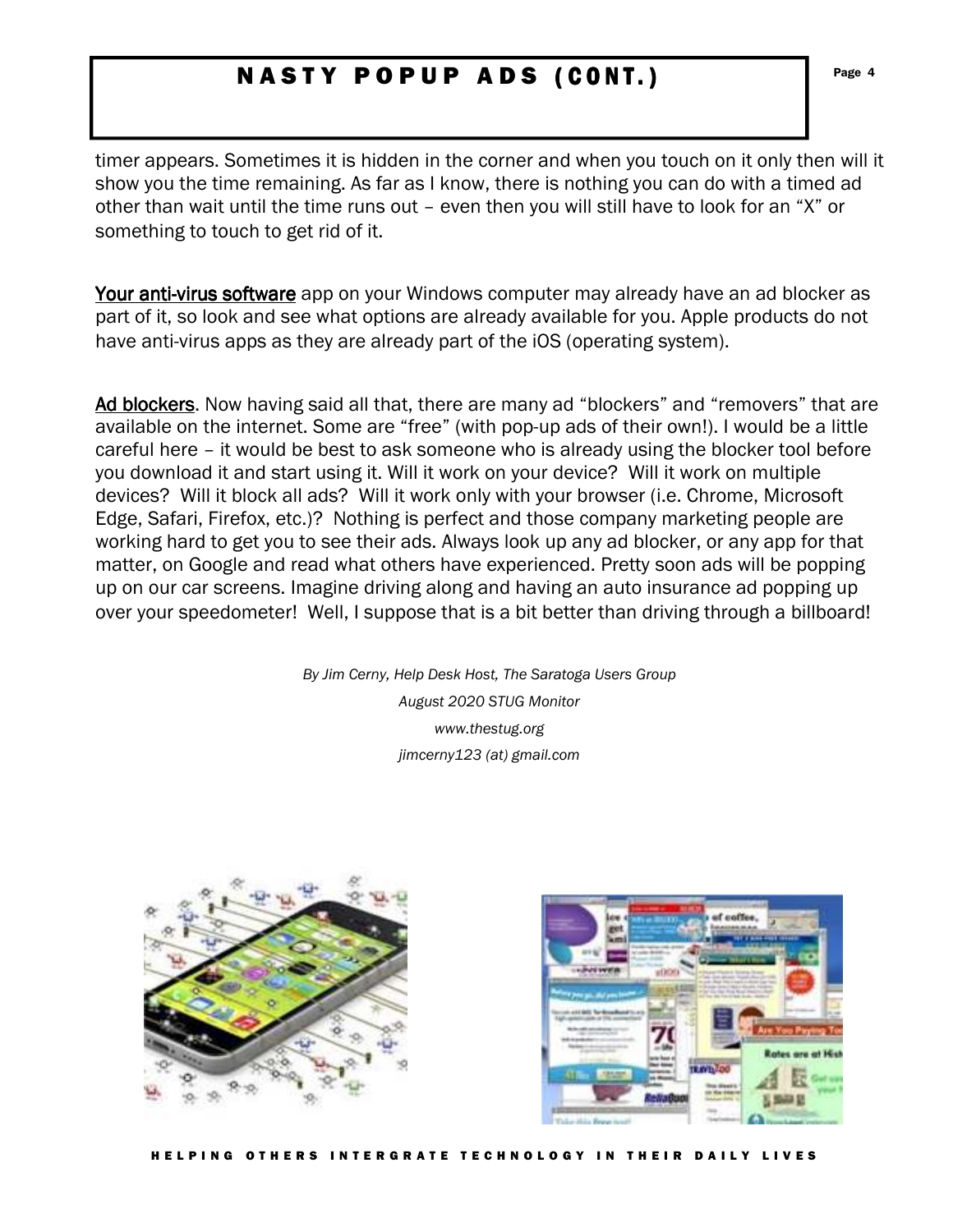### Start Button is Missing and There's No Taskbar. What Do I Do? By Leo Notenboom



ASK LEO! Where's the Start button??? (Screenshot: askleo.com)

> Taskbar and Start button disappeared? We'll look at solutions for several reasons why this might happen. Applies to Windows: 10, 8, 7 All of a sudden my taskbar is gone. I can't find it, so I have no Start button to click on, no menu to start programs from – I

can't even see what time it is! How do I get it back?

There are a couple of different ways the taskbar can disappear (or appear to disappear). Naturally, the solutions are different, as are the workarounds.

Press CTRL+ESC to bring up the taskbar if it's hiding or in an unexpected location. If that works, use Taskbar settings to reconfigure the taskbar so you can see it. If that doesn't work, use Task Manager to run "explorer.exe". If that doesn't work, check for malware and possibly corrupted system files. If none of this resolves the issue, you may need to refresh or reset Windows.

### It's hiding

Press CTRL+ESC. If your taskbar magically reappears, then it's probably simply been resized too small, repositioned somewhere you didn't expect, or perhaps beneath another application that is running full-screen on your computer.

The workaround? Press CTRL+ESC to access the taskbar.



Windows 10 Start Menu. Click for larger

image. (Screenshot: askleo.com)

The article "How to Manage Taskbar Space" includes a short video showing the settings you can change to make it behave the way you want, and/or the approach to making it "big enough" once again.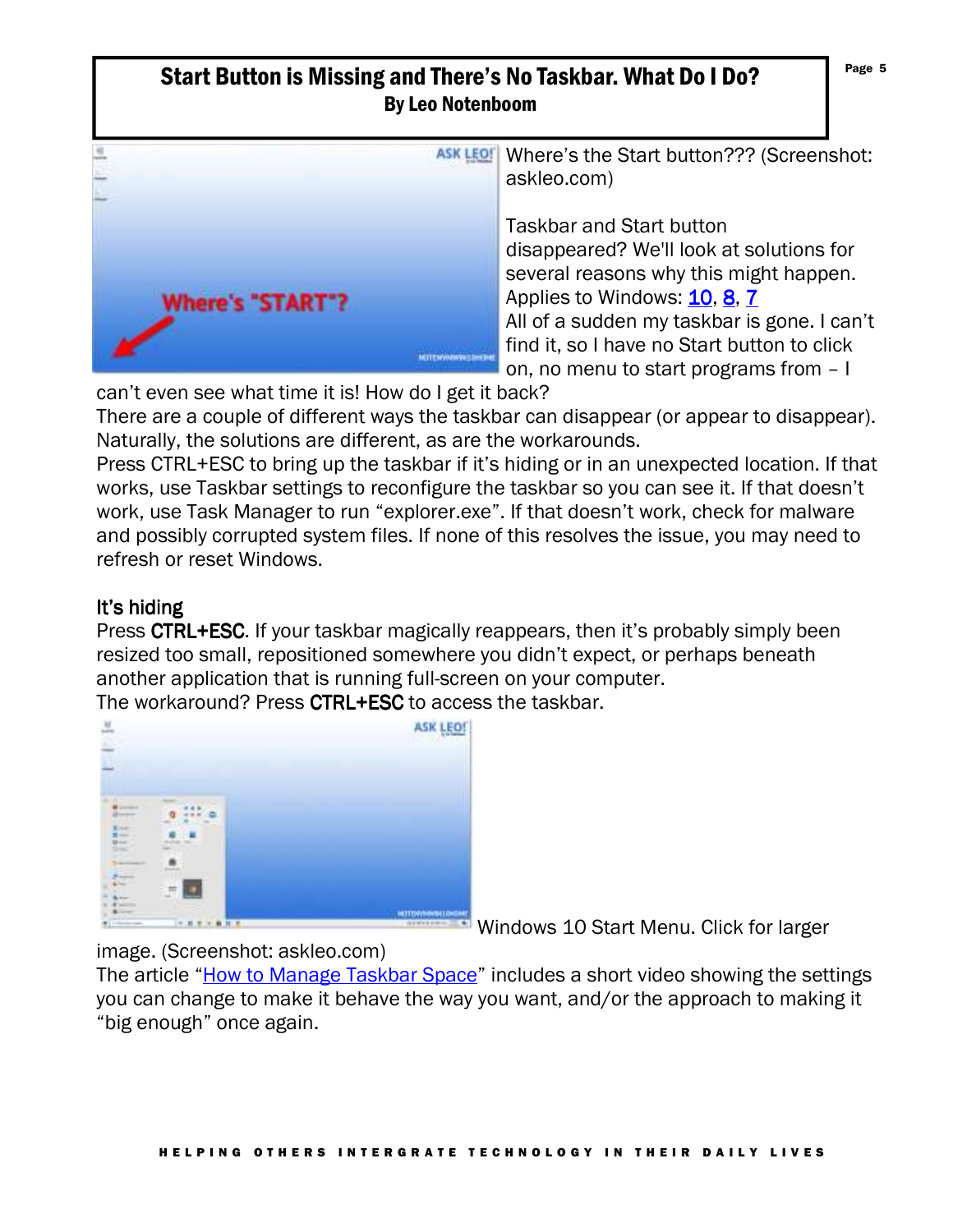## Start Button is Missing and There's No Taskbar. What Do I Do? (cont.)

#### It's not running

If CTRL+ESC didn't bring it back, then the program that displays the taskbar probably isn't running. That program is often called the "Windows Shell," but it's really "explorer.exe." It displays the taskbar but also responds to the CTRL+ESC sequence. If it's not running then it's not around to do either of those things. The workaround: press CTRL+ALT+DEL, which brings up a menu of options.



The result of pressing CTRL+ALT+DEL. (Screenshot:

#### askleo.com)

Click on Task Manager. In Task Manager, if the File menu is not shown, click on "More details" near the bottom. Then, on the File menu, select **Run New Task**. Type in "explorer" and press OK.

| File Options View                                                                                             |              |               |                 |                 |
|---------------------------------------------------------------------------------------------------------------|--------------|---------------|-----------------|-----------------|
| <b>Ell</b> Create new task                                                                                    | $\!\times\!$ |               |                 |                 |
| Type the name of a program, folder, document, or internet<br>龅<br>resource, and Windows will open it for you. |              | 61%<br>Memory | 0%<br>Disk      | O%<br>Netrimite |
| exploits<br>Open:                                                                                             | $\sim$       |               |                 |                 |
| Create this task with administrative privileges.                                                              |              | <b>7.4 MB</b> | <b>DIMILIS</b>  | <b>D</b> Maps   |
|                                                                                                               |              | 15.1 MB       | <b>DIMBI's</b>  | <b>O Miles</b>  |
| ÖК<br>Cancel<br>Erowis                                                                                        |              |               |                 |                 |
| Lug Hussen chulaism siyonne Jelonica                                                                          | --           | <b>QAME</b>   | D MILITI        | <b>DMaps</b>    |
| Antimalware Service Executable<br>懂<br>×                                                                      | 终            | \$2.7 MB      | <b>DIVISION</b> | <b>D</b> Maps   |
| A Application Franve Hast                                                                                     | 6%           | 5.8 MB        | <b>DIMILIS</b>  | <b>DMisse</b>   |
| [#] COM Surrogate                                                                                             | 25           | <b>1.6 MB</b> | <b>DIMILIS</b>  | <b>DMIsse</b>   |
| CTF Loader                                                                                                    | 0%           | <b>SAMB</b>   | <b>DIMIN</b>    | <b>D</b> Maps   |
| Device Association Framework                                                                                  | 4%           | <b>D.E.ME</b> | <b>DIMIUS</b>   | <b>DMING</b>    |
| [a] Device Association Framework                                                                              | 4%           | 3.2 MB        | D MB/s          | <b>D.Maps</b>   |
| э<br>1 EaseUS Todo Backup Agent App                                                                           | 35           | 6.9 MR        | <b>DIME/s</b>   | <b>Division</b> |
| 5 Google Clash Handler                                                                                        | 动            | <b>Q.I.MR</b> | <b>DIMB/s</b>   | <b>D</b> Maga   |
|                                                                                                               |              |               |                 | ×               |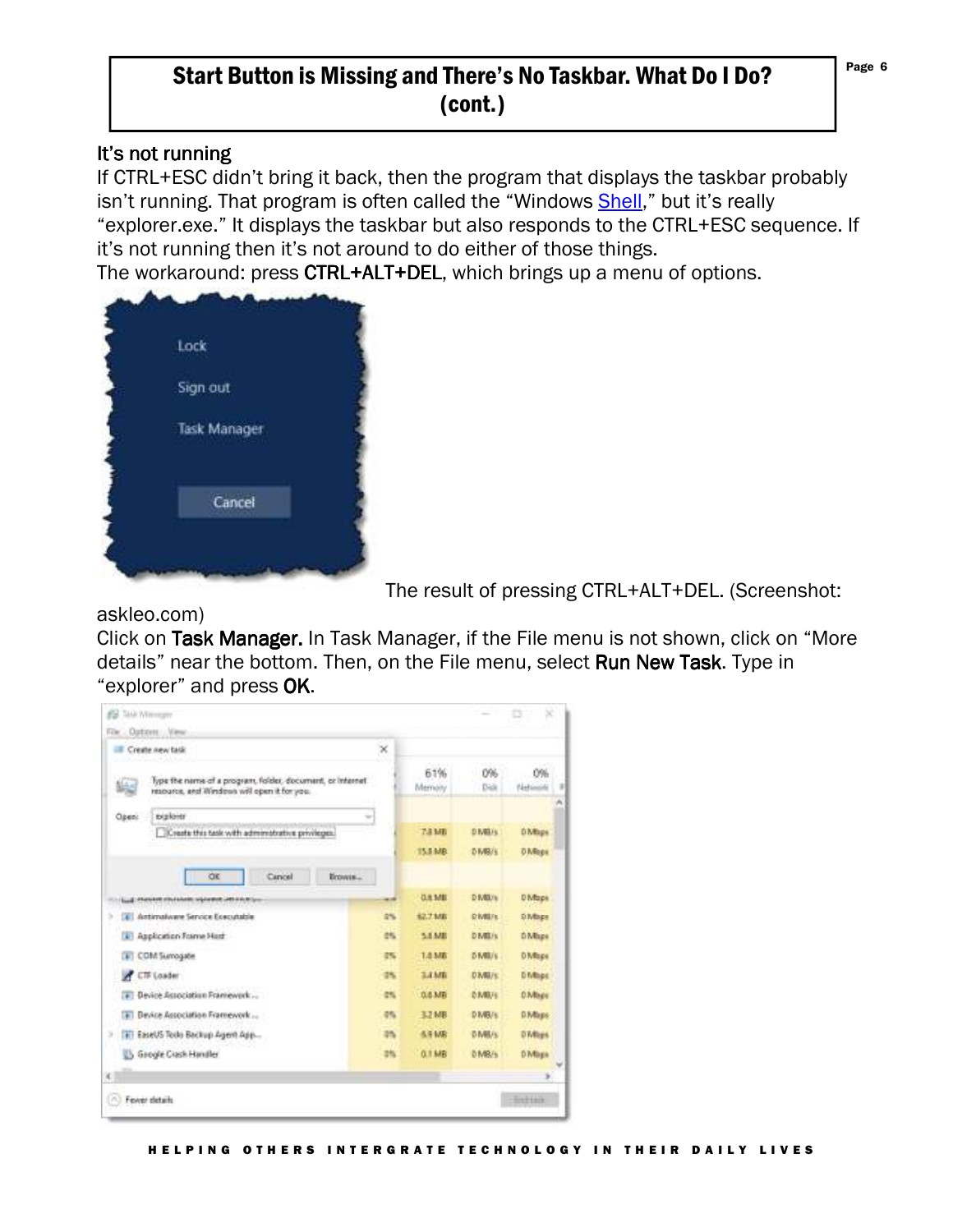## Start Button is Missing and There's No Taskbar. What Do I Do? (cont.)

Task Manager: Create new task. (Screenshot: askleo.com) That *should* restart Explorer and re-display your taskbar. If it does not, we need to explore other approaches to fixing it.

#### Fixing a missing Explorer

If you don't have a Start menu from which to run programs, you can use the Task Manager's File, New Task (Run...) to run the programs we need.

As always, I strongly recommend you back up before attempting any of these approaches. If you have no way of running your **backup** program, you can use the technique outlined in How to Back Up a Machine that Won't Boot.

My first recommendation is to run an up-to-date anti-malware scan. If you use Microsoft's built-in security, you can run:

%ProgramFiles%\Windows Defender\MpCmdRun.exe -Scan -ScanType 2 to run a scan. (More options for the MpCmdRun command can be found here.) Next, I would run the system file checker as outlined in this article: What Is the System File Checker, and How Do I Run It? That will check for missing or damaged files in Windows and repair or replace them if possible.

Next, I would attempt a refresh of Windows 10 using one of the techniques outlined in Refreshing Windows 10 Without a Reinstall or Reset.

Finally, you may be faced with re-installing or resetting Windows. How Do I Reset Windows 10? has the details.

> *By Leo Notenboom Used by Permission Ask Leo.com https://askleo.com/start-button-is-missing/*